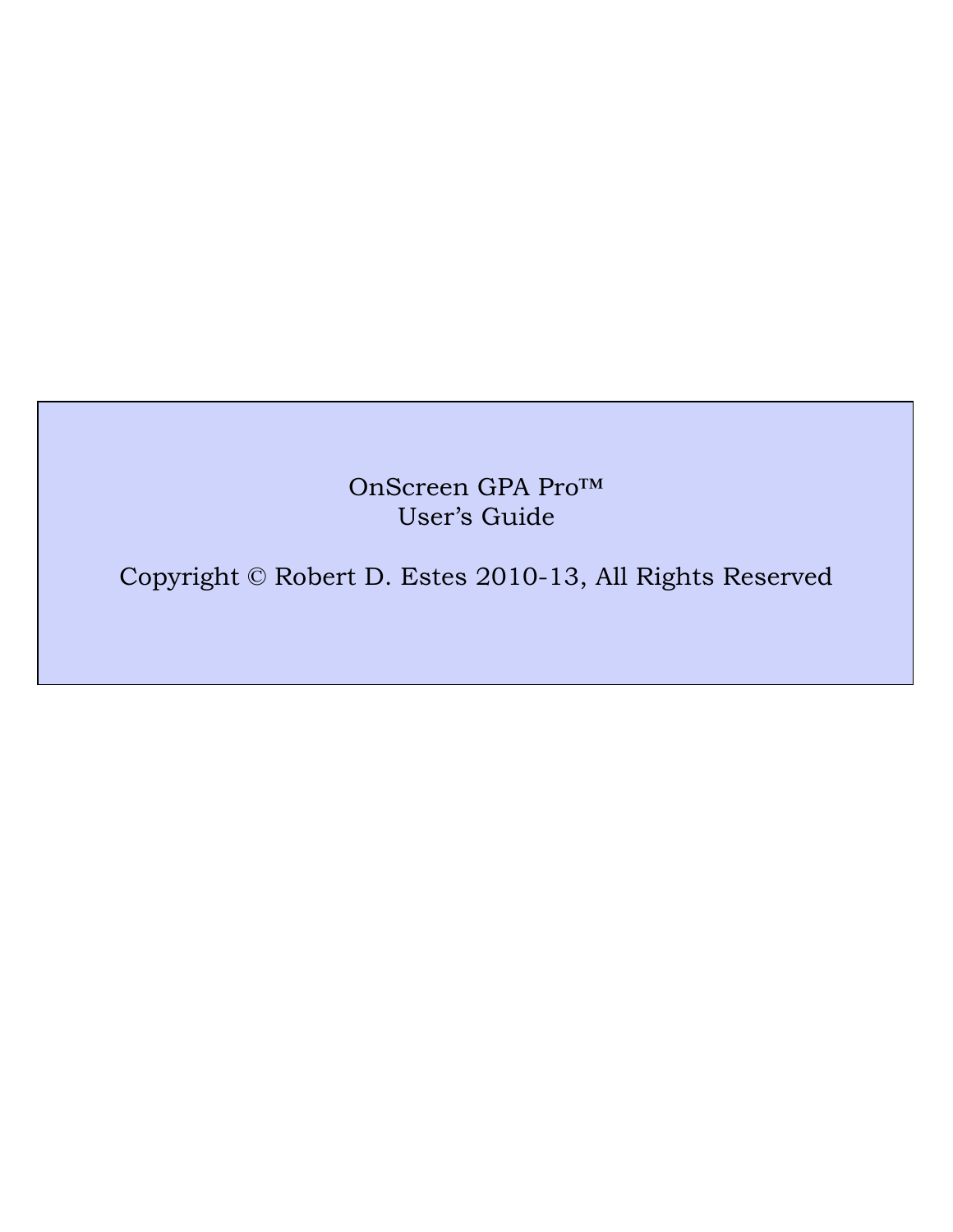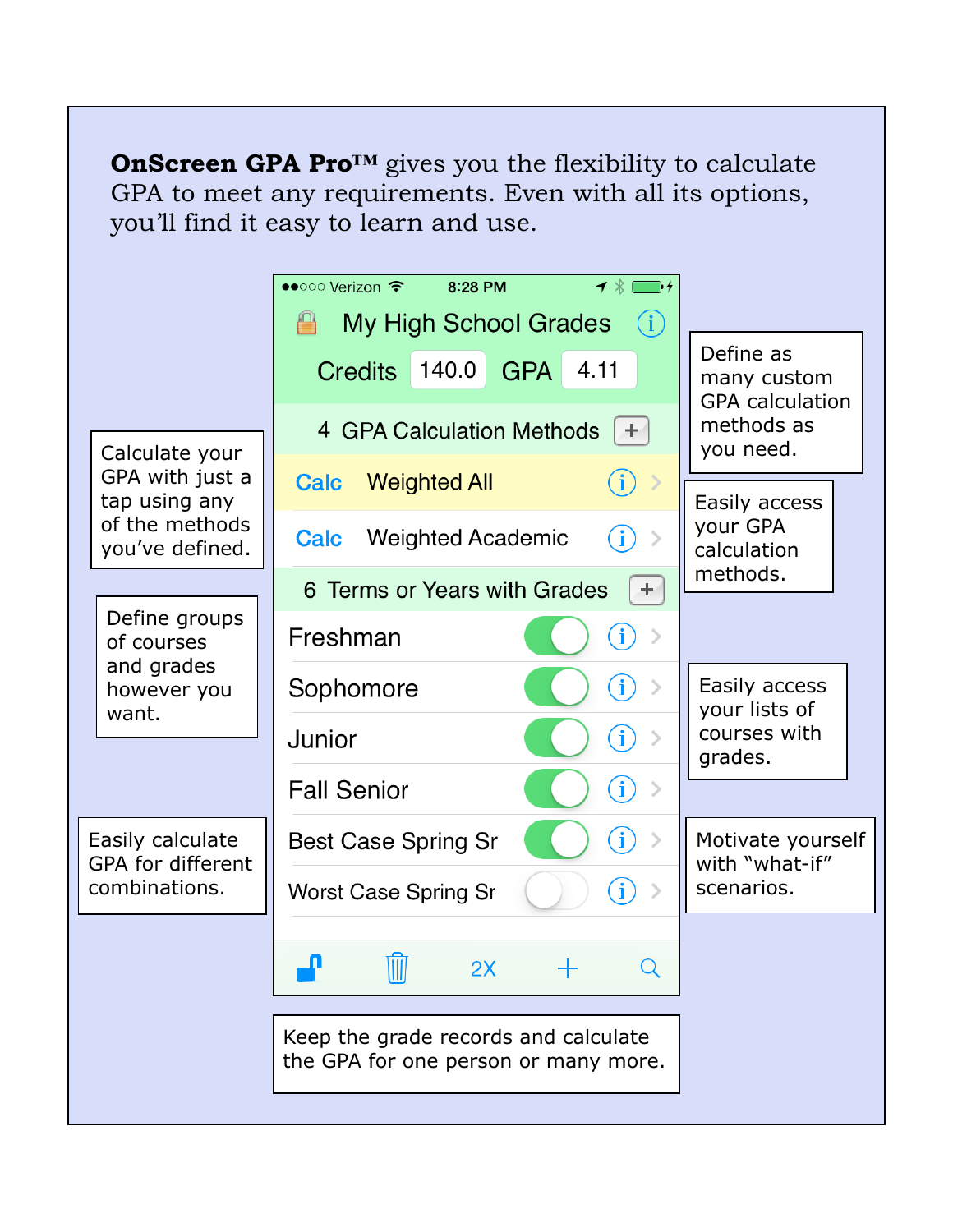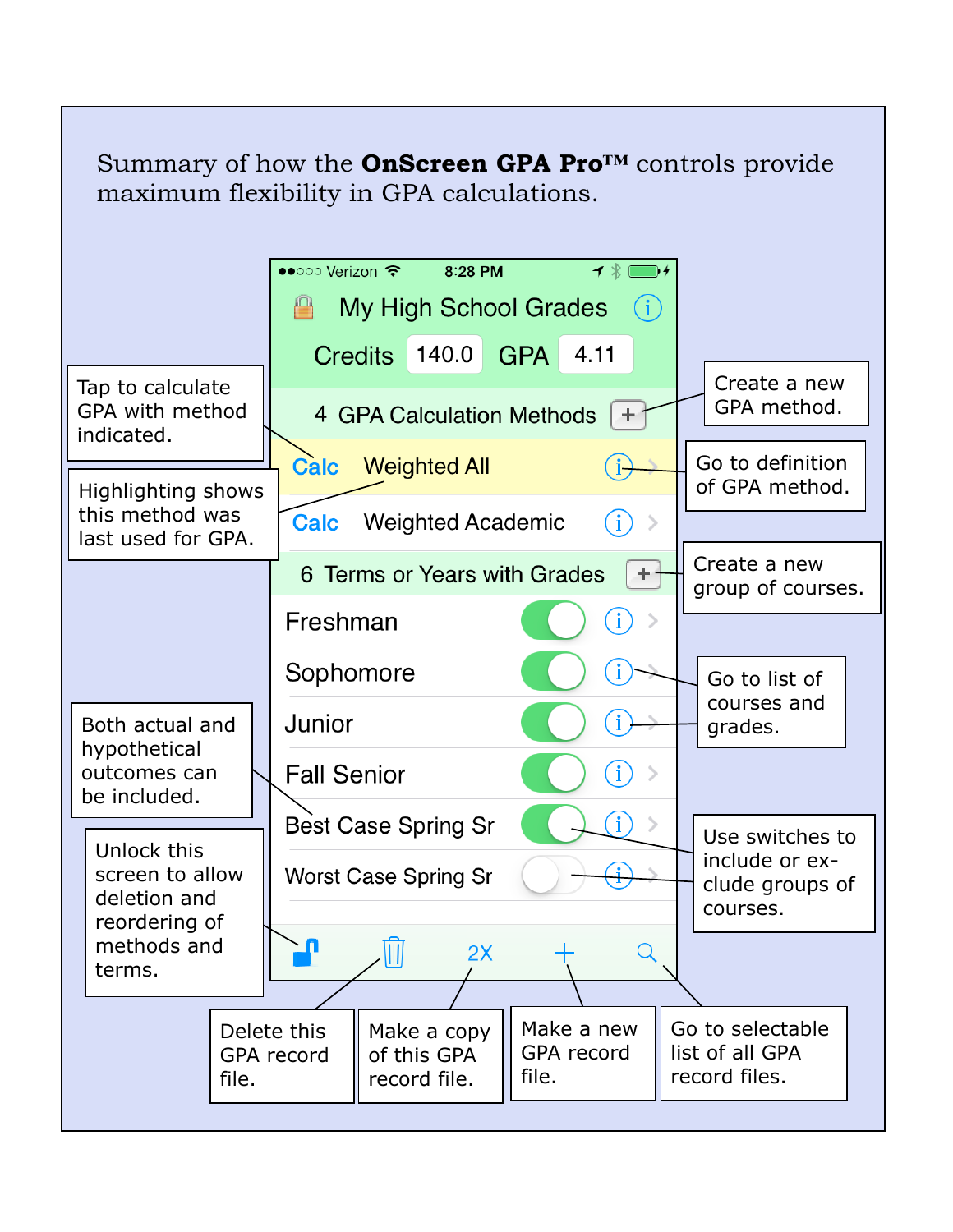Main screen of **OnScreen GPA Pro™** in unlocked (Edit) mode, allowing you to delete and reorder methods and terms and to rename the record.

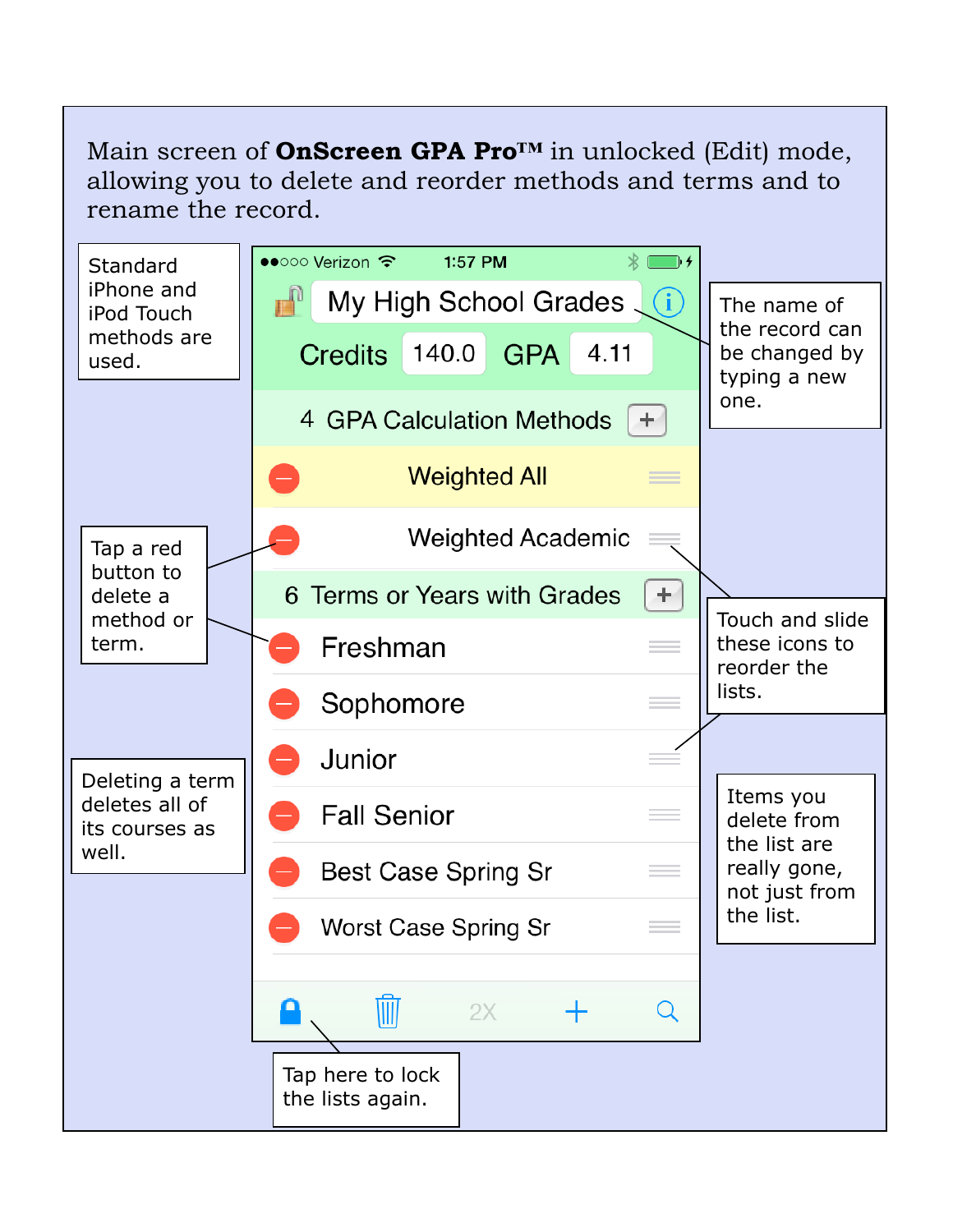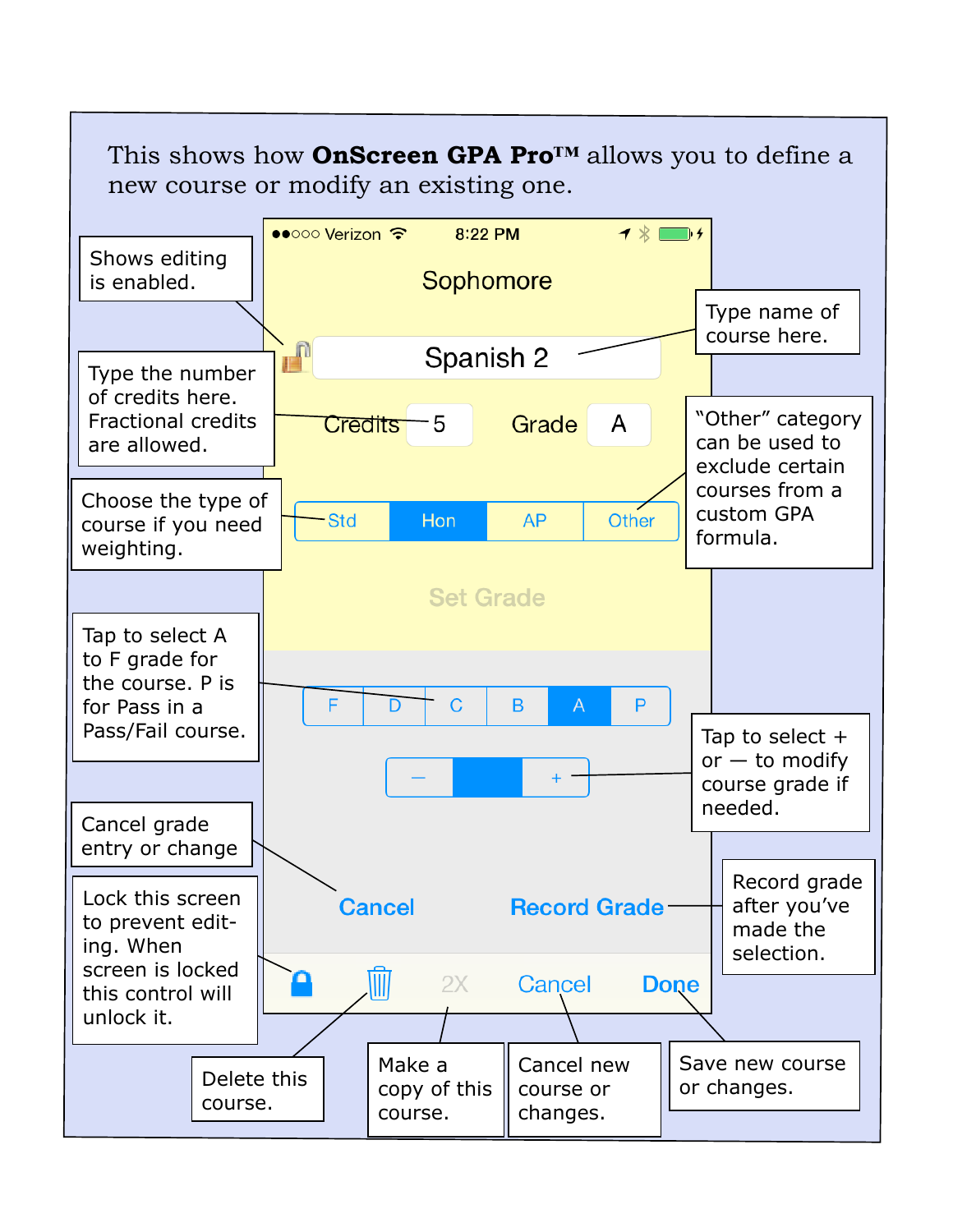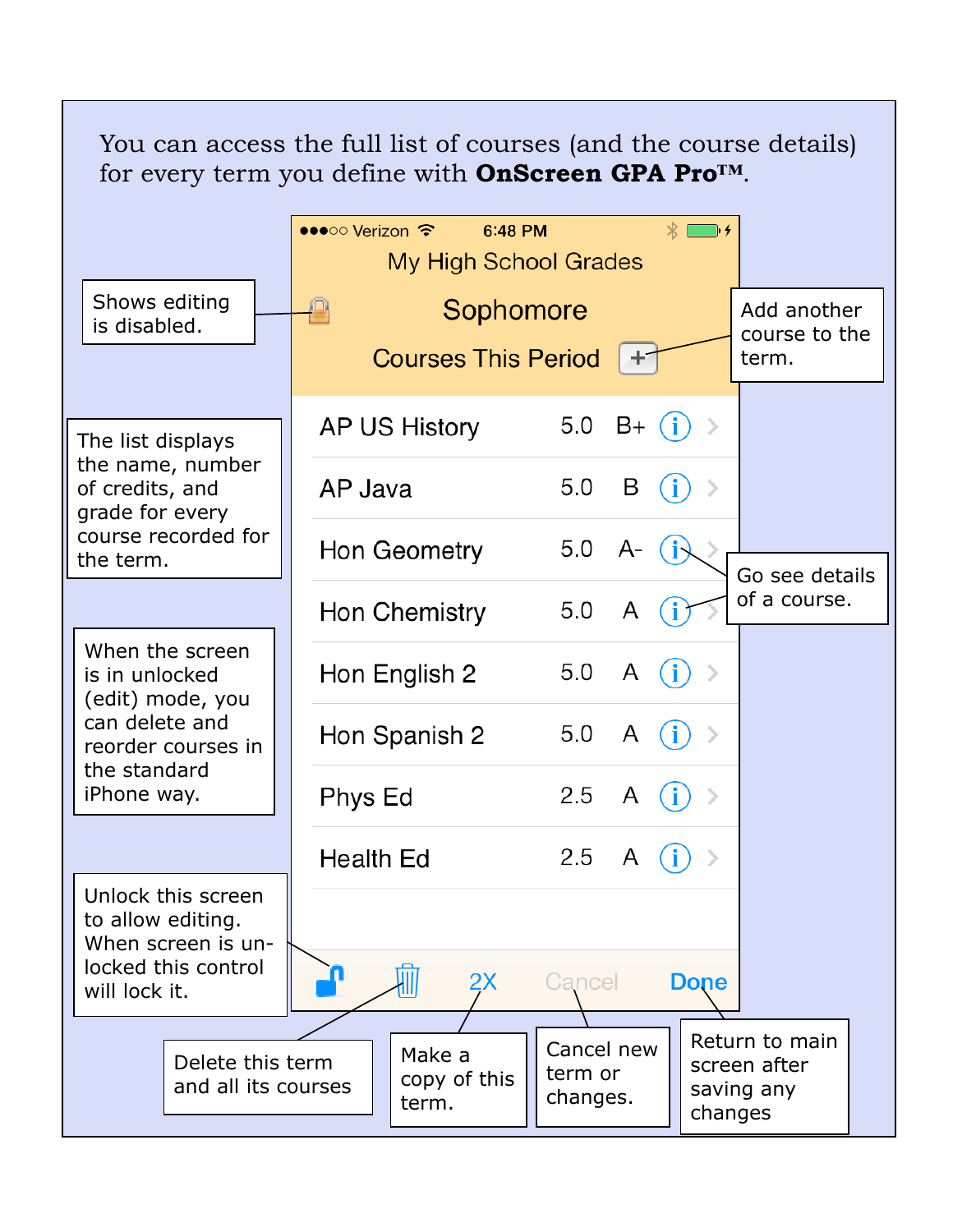